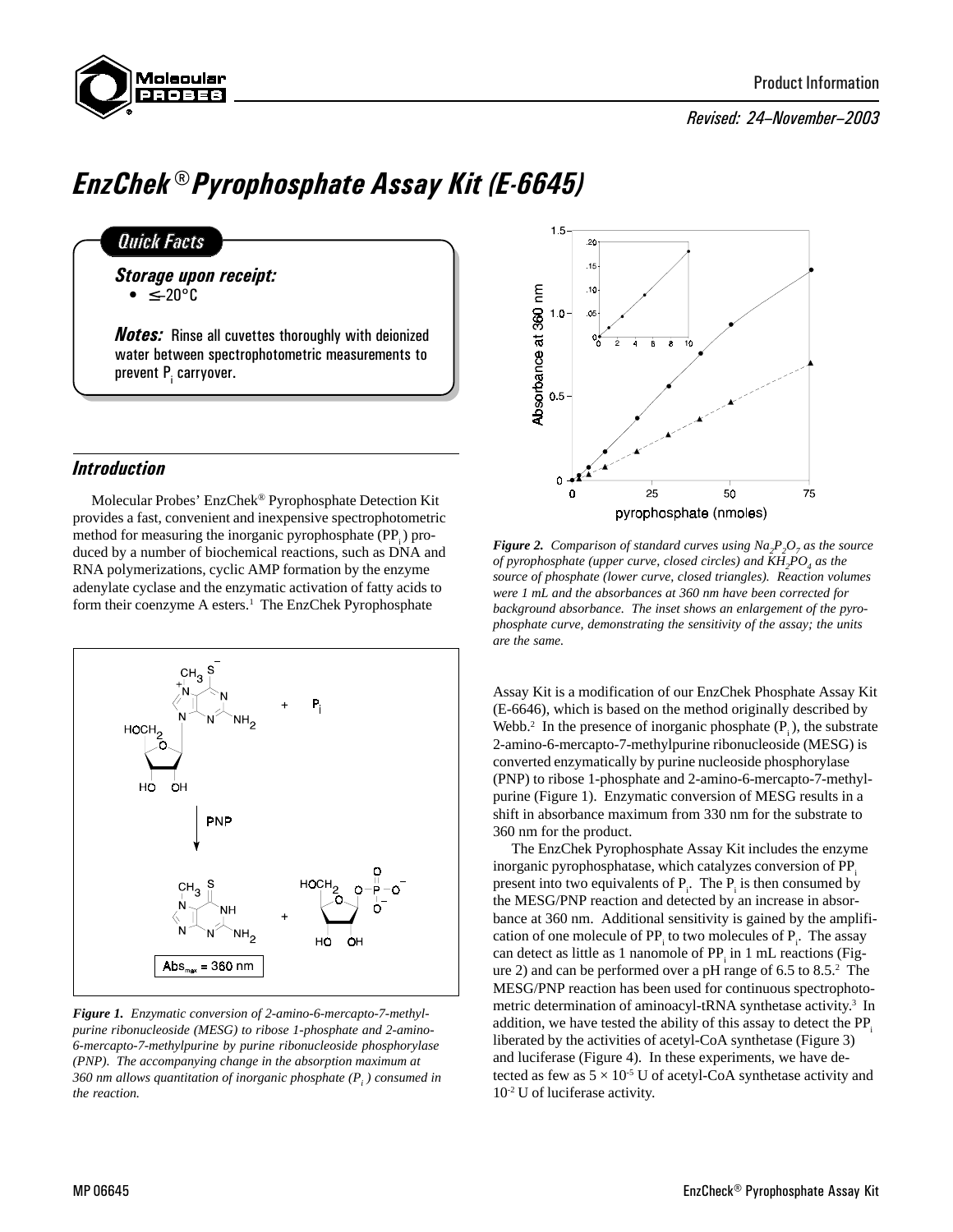

*Figure 3. Measurement of acetyl-CoA synthetase activity. The following reagents were combined in 1 mL reaction volumes: 0.4 mM ATP, 0.4 mM CoA, 0.4 mM sodium acetate, 0.2 mM MESG, 1 U purine nucleoside phosphorylase, 0.01 U pyrophosphatase, 1X reaction buffer and various dilutions of acetyl-CoA synthetase. After incubating at 22°C for 30 minutes, the absorbance at 360 nm was measured and corrected for absorbance at 360 nm of a control reaction lacking acetyl-CoA synthetase.*

# **Materials**

#### Kit Contents

- **MESG substrate** (Component A), 6.3 mg (20 µmoles)
- Purine nucleoside phosphorylase (PNP) (Component B), two vials, each containing 50 U of lyophilized enzyme; one Unit of PNP will cause the phosphorolysis of 1.0 µmole of inosine to hypoxanthine and ribose 1-phosphate per minute at pH 7.4 at 25°C
- 20X reaction buffer (Component C), 10 mL of 1.0 M Tris-HCl, 20 mM  $MgCl_2$ , pH 7.5, containing 2 mM sodium azide
- Pyrophosphate standard (Component D), 500 µL of 50 mM  $\text{Na}_4\text{P}_2\text{O}_7$ , containing 2 mM sodium azide
- **Inorganic pyrophosphatase** (Component E), one vial containing 6 U of lyophilized enzyme; one Unit of inorganic phosphatase will liberate 1.0 µmole of inorganic orthophosphate per minute at pH 7.2 at 25°C

This kit provides sufficient reagents for approximately 100 assays, each performed in a 1 mL volume.

#### **Storage**

Upon receipt, this kit should be stored at  $\leq$ -20 $^{\circ}$ C. Allow reagents to warm to room temperature before opening the vials. When stored properly, these reagents are stable for six months to one year. Reconstituted purine nucleoside phosphorylase may be stored at 4°C for at least one month. Diluted inorganic pyrophosphatase (see step 1.6) may be stored at 4°C for at least one week. Reconstituted MESG may be stored at ≤-20°C for at least one month.

**Important note:** Due to the high sensitivity of this assay for  $P_i$ , it is extremely important to use  $P_i$ -free laboratory ware and reagents. Rinse all cuvettes thoroughly with deionized water  $(dH_2O)$  between spectrophotometric measurements to prevent  $P_i$ carryover.

## Experimental Protocol

#### Reagent Preparation

**1.1** Prepare a 1 mM stock solution of MESG by adding 20 mL of dH<sub>2</sub>O directly to the bottle containing the MESG substrate (Component A). Immediately after dissolving, aliquot the MESG solution in convenient volumes (each standard reaction requires 200 µL, see *Standard Reaction*) and place immediately at -20°C.

**1.2** Thaw an aliquot of MESG substrate immediately before use by placing in a 37°C water bath until just melted (no more than 5 minutes).

**1.3** Vortex vigorously, then place on ice. This solution is stable for at least 4 hours on ice at pH 7.5. If left at room temperature, the half-life of MESG is about 4 hours at pH 8.0 and 40 hours at pH 6.0.<sup>1</sup> We do not recommend refreezing leftover MESG substrate.

**1.4** Prepare 1X reaction buffer from the 20X reaction buffer provided (Component C).

**1.5** Add 0.2 mL of dH<sub>2</sub>0 to the vial of inorganic pyrophosphatase (Component E) to prepare a 30 U/mL stock solution. Store at 4°C. Prior to use, dilute an aliquot of the inorganic pyrophosphatase stock solution tenfold by mixing with 1X reaction buffer to generate a 3 U/mL working stock solution; *do not dilute inorganic phosphatase directly into 20X reaction buffer.*

**1.6** Add 0.5 mL of dH<sub>2</sub>O to a vial of purine nucleoside phosphorylase (Component B) to prepare a 100 U/mL stock solution. Store at 4°C.

**1.7** Dilute a portion of the pyrophosphate standard (Component D) 100-fold with  $dH_2O$  to generate a 500  $\mu$ M working



*Figure 4. Measurement of luciferase activity. The following reagents were combined in 1 mL reaction volumes: 0.1 mM luciferin, 1 mM ATP, 1 mM DTT, 5 mM magnesium sulfate, 0.1 mM EDTA, 0.2 mM MESG, 1 U purine nucleoside phosphorylase, 0.01 U pyrophosphatase, 25 mM tricine, pH 7.8, and various dilutions of luciferase. After incubating at 22°C for 30 minutes, the absorbance at 360 nm was measured and corrected for background absorbance at 360 nm.*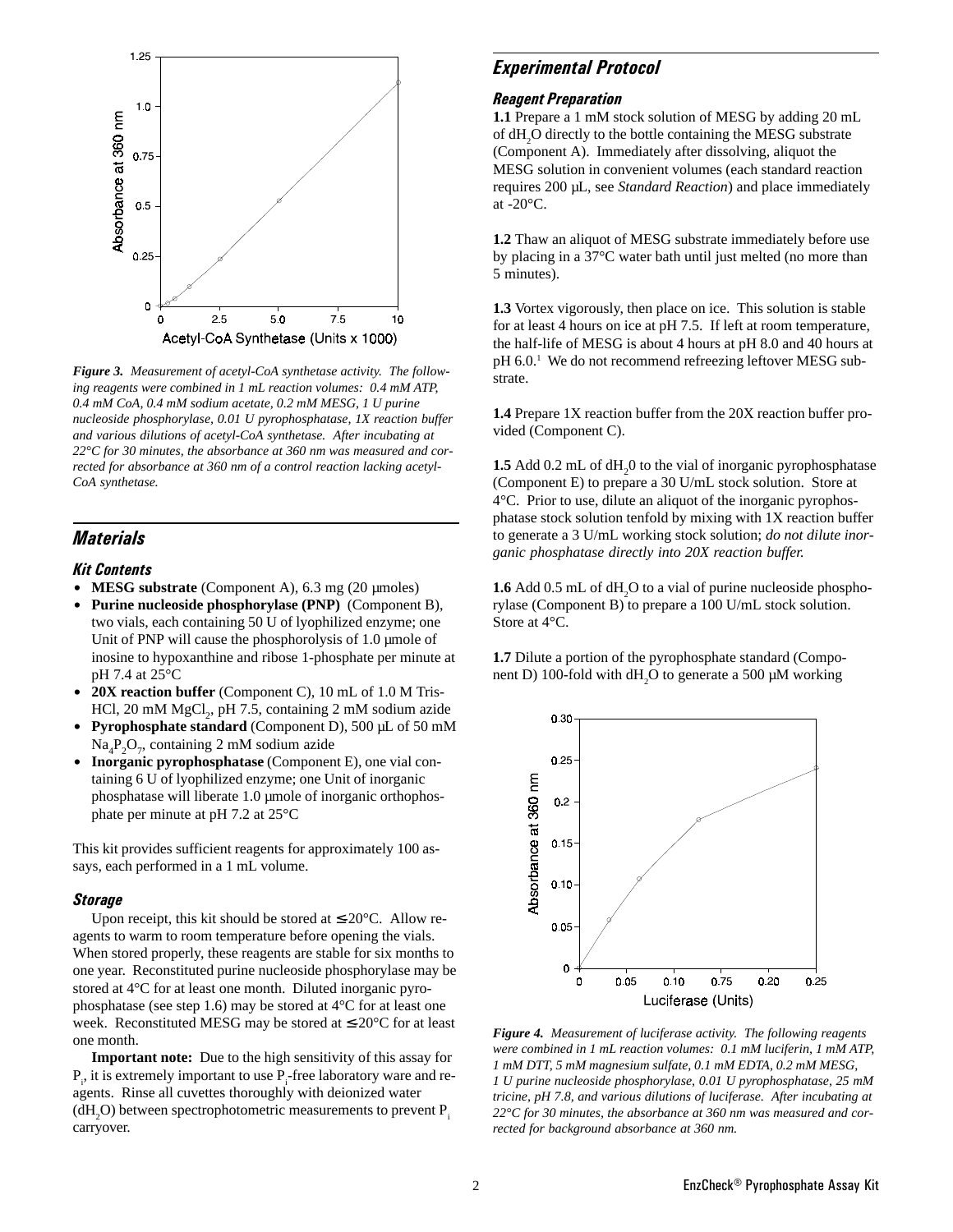solution. A 1 mL volume of this working solution is usually sufficient to generate a standard curve.

## Standard Reaction

The EnzChek Pyrophosphate Assay Kit can be used for the quantitation of  $PP_i$  in solution (Figure 4) or for the continuous determination of PP<sub>i</sub> released in enzymatic reactions. In either case, the standard 1 mL reaction mixture contains:

- 730  $\mu$ L x  $\mu$ L dH<sub>2</sub>O (to create a final volume of 1.0 mL)
- $\bullet$  50 µL 20X reaction buffer
- $\bullet$  200 µL MESG substrate solution (from step 1.3)
- x µL sample to be analyzed for pyrophosphate content
- $\bullet$  10 µL purine nucleoside phosphorylase (1 U, from step 1.4)
- $\bullet$  10 µL inorganic pyrophosphatase (0.03 U, from step 1.5)

Generally, for the routine determination of pyrophosphate in solution, the components are added to the reaction vial or cuvette in the order listed above; the reactions are started by the addition of the final component (inorganic pyrophosphatase) and incubated for 30–60 minutes at 22°C. For the continuous determination of PP<sub>i</sub> released in reactions, special conditions apply; see *Inorganic Pyrophosphate Released Continuously by Enzymatic Reaction*.

## Standard Curve for Inorganic Pyrophosphate

A standard curve for the pyrophosphate assay can be generated using the pyrophosphate standard as a source of PP<sub>i</sub>. The linear range of the assay for  $PP_i$  extends from 1  $\mu$ M to about 75 µM (see Figure 2).

**2.1** Add variable amounts of the pyrophosphate standard working solution (from step 1.6) to the standard reaction mixture (see *Standard Reaction*). For example, each 10 µL of 500 µM pyrophosphate standard solution added to the 1 mL reaction contributes  $5 \mu M PP_i$  to the reaction mixture. Always include a no-pyrophosphate control: standard reaction mix without pyrophosphate standard added, measured against a 1X reaction buffer blank at 360 nm.

**2.2** Mix well and incubate the reaction mixtures for 30–60 minutes at 22°C.

**2.3** Read the absorbance at 360 nm. Subtract the background absorbance determined for the no-pyrophosphate control from each sample before plotting the curve.

## Inorganic Pyrophosphate in Solutions

The concentration of  $PP_i$  in solutions can be determined accurately by using the standard reaction mixture in conjunction with a standard curve for PP<sub>i</sub> (see *Curve for Inorganic Pyrophosphate*). Likewise, the PP<sub>i</sub> generated in discontinuous reactions, i.e. reactions that are terminated or run to completion before the PP<sub>i</sub> assay, can be measured in the standard reaction mixture. It is important, however, to consider the possibility that experimental reagents may be contaminated with  $P_i$  (or less likely with  $PP_i$ ) because  $P_i$  is the species required for the enzymatic conversion of

MESG and subsequent absorbance increase. The individual reagents can be pretested for their  $P_i$  content in a reaction similar to the standard reaction, but with the inorganic pyrophosphatase omitted. Contaminating  $P_i$  (or  $PP_i$ ) often can be tolerated, and subtracted out, by using the best possible controls. It is also important to generate the standard curve using the same buffer conditions as your samples. The assay can be performed over a pH range of 6.5 to 8.5.

## Inorganic Pyrophosphate Released Continuously by Enzymatic Reaction

The EnzChek Pyrophosphate Assay Kit can be used to follow the kinetics of PP<sub>i</sub> released continuously in an enzymatic reaction. In these measurements it is particularly important to monitor reagents and enzymes for the possibility of  $P_i$  contamination (see *Inorganic Pyrophosphate in Solutions*). For example, if the enzyme you are studying contains contaminating  $P_i$ , you will have to decide if meaningful data can be obtained using this assay. Contaminating  $P_i$  can often be reduced to submicromolar levels by using the MESG/PNP reaction as a " $P_i$  mop."<sup>1</sup> In this procedure, the contaminated reagent (e.g., the enzyme) is preincubated in the assay mixture before the kinetic reaction is started (e.g., by adding the substrate). The following protocol is for a hypothetical "experimental enzyme," contaminated with trace  $P_i$ , and its "experimental substrate;" your experimental situation may differ. In addition, for continuous assay of  $PP<sub>i</sub>$ , the activity of a PP<sub>i</sub>-generating enzyme should not exceed the capacity of the inorganic pyrophosphatase in the reaction; the appropriate amount of experimental enzyme added will have to be determined empirically.

**3.1** Set up each reaction as follows, omitting the experimental substrate:

- $\bullet$  730 µL x µL y µL dH<sub>2</sub>O (to create final volume of 1.0 mL)
- $\bullet$  50 µL 20X reaction buffer
- $\bullet$  200 µL MESG substrate solution (from step 1.3)
- $\bullet$  10 µL purine nucleoside phosphorylase (1 U, from step 1.4)
- $\bullet$  10 µL inorganic pyrophosphatase (0.03 U, from step 1.5)
- $\bullet$  x µL experimental enzyme

where y  $\mu$ L is the volume of the experimental substrate, to be added later.

**3.2** Preincubate for 10 minutes at 22°C.

**3.3** Add y µL of experimental substrate and mix well; in a parallel control assay, add y µL of buffer instead of substrate.

**3.4** Immediately begin reading absorbance at 360 nm as a function of time for both the experimental reaction and the control reaction.

**3.5** For data analysis, subtract the values determined for the no-substrate control from the corresponding values for the experimental reaction.

# References

**1.** Anal Biochem 243, 41 (1996); **2.** Proc Natl Acad Sci USA 89, 4884 (1992); **3.** Nucleic Acids Res 23, 2886 (1995).